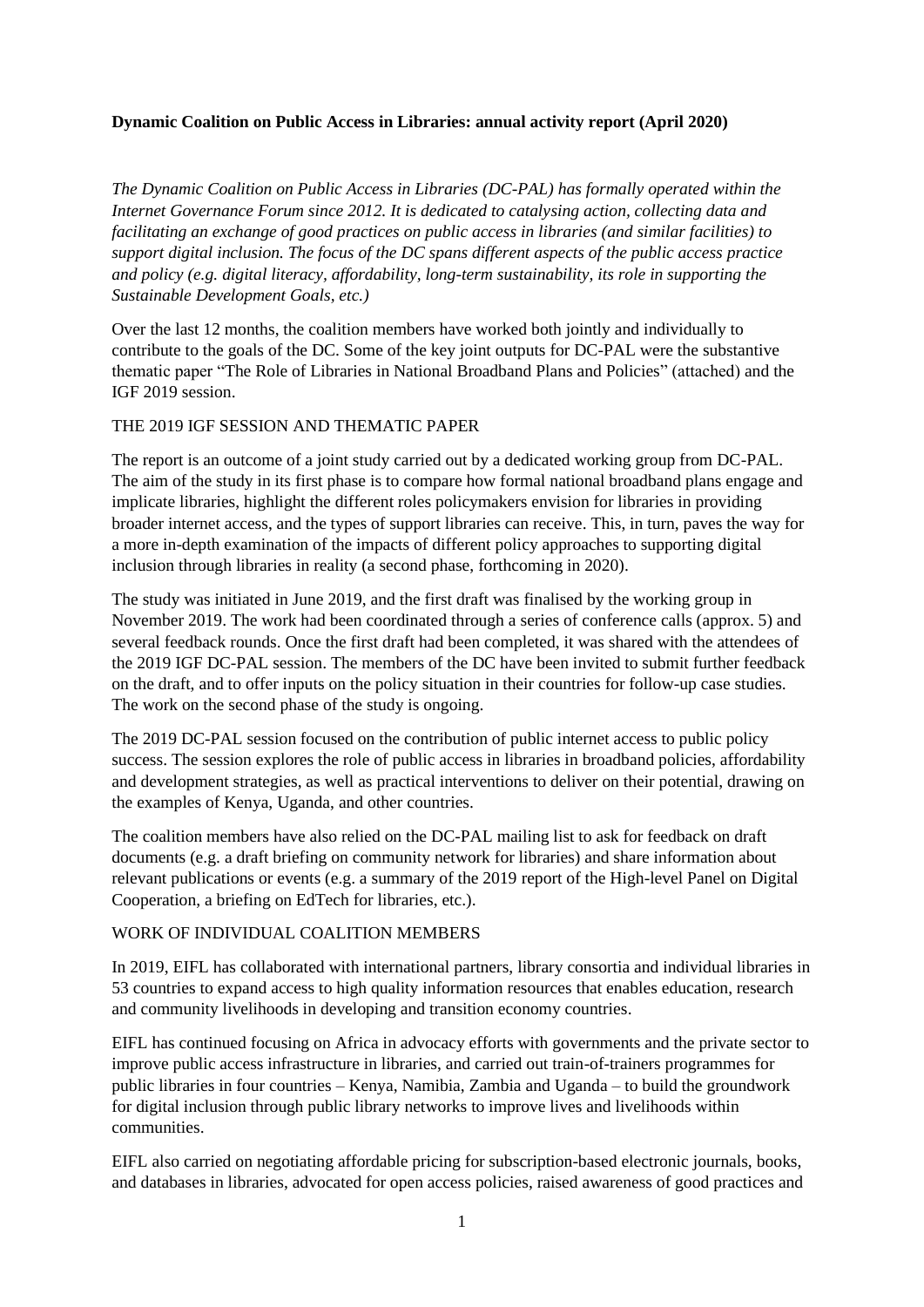trained students, researchers and faculty to share their work in open access to advance openness in science and research.

EIFL and IFLA worked hand-in hand supporting libraries, and their governments, in adopting the Marrakesh Treaty to break down the barriers for libraries to reproduce printed works in accessible formats to open access to knowledge to people with print disabilities. In 2019, we held the first regional workshop operationalizing the Marrakesh Treaty for persons with print disabilities in five countries (Estonia, Latvia, Lithuania, Poland, Belarus and Russia), and developed and translated the Marrakesh 'Getting Started' practical guide for librarians for the national copyright laws of five countries. EIFL also worked to strengthen participation of civil society at WIPO events on access to knowledge issues, including libraries and archives, education, disabilities and the broadcast treaty at WIPO's copyright committee. Progress was made on achieving wide acknowledgement that copyright laws in many countries are falling behind in the digital age, and clear recognition that limitations and exceptions are intrinsic to a balanced copyright system.

Many activities by IFLA, the International Federation of Library Associations, are aimed at producing and distributing materials that support libraries in delivering – and advocating for – public access and related digital services. IFLA has created and updated a Public Access Policy Toolkit aimed at supporting advocacy by libraries for public access, and through its Freedom of Access to Information and Freedom of Expression (FAIFE) committee released formal Guidelines on Public Access to help public libraries offer this.

The second instalment of the "Development and Access to Information" report, prepared by IFLA and the Technology and Social Change Group of the University of Washington in 2019, examines the progress made towards meaningful and equitable access to information in since 2017. Finally, IFLA continues to collect statistics on libraries, as well as public access and digital services in libraries, worldwide ("The Library Map of the World") and examples of how libraries and public internet access can help deliver on the Sustainable Development Goals ("SGD Stories").

#### MOBILISING AND MONITORING THE GLOBAL LIBRARY RESPONSE TO COVID-19

In response to the COVID-19 pandemic, DC-PAL key partners have joined the global efforts to help ensure that education and research continue despite disruptions, and that the scientific and health sectors have access to the widest range of trusted resources to support their work while the crisis continues.

We have signed the ICOLC statement on the Global COVID-19 Pandemic, which calls on publishers and content providers to make any relevant information and data sets about COVID-19, Coronaviruses, vaccines, antiviral drugs, etc. open access immediately, as well as temporarily lift paywalls on subscribed content or to develop alternative methods for off-campus authentication. IFLA has led a multi-stakeholder initiative to draft an open letter to the World Intellectual Property Organization, urging the Director General to take action and ensure that IP laws and practices are supportive to the efforts to combat the pandemic and address its consequences.

EIFL and partner library consortia contacted publishers asking them to lift paywalls on e-resources subscribed by libraries in around 40 developing and transition economy countries, to enable continuation of teaching, learning and research online, while universities are closed.

Key DC-PAL partners have also monitored the response of the global library field to the COVID-19 pandemic. With a large amount of work and educational activities shifting online in affected countries, the issue of digital inclusion is particularly prominent. As part of this, access to key relevant content is a key part of meaningful connectivity – and libraries around the world have worked to ensure broader access to crucial educational, research and cultural content.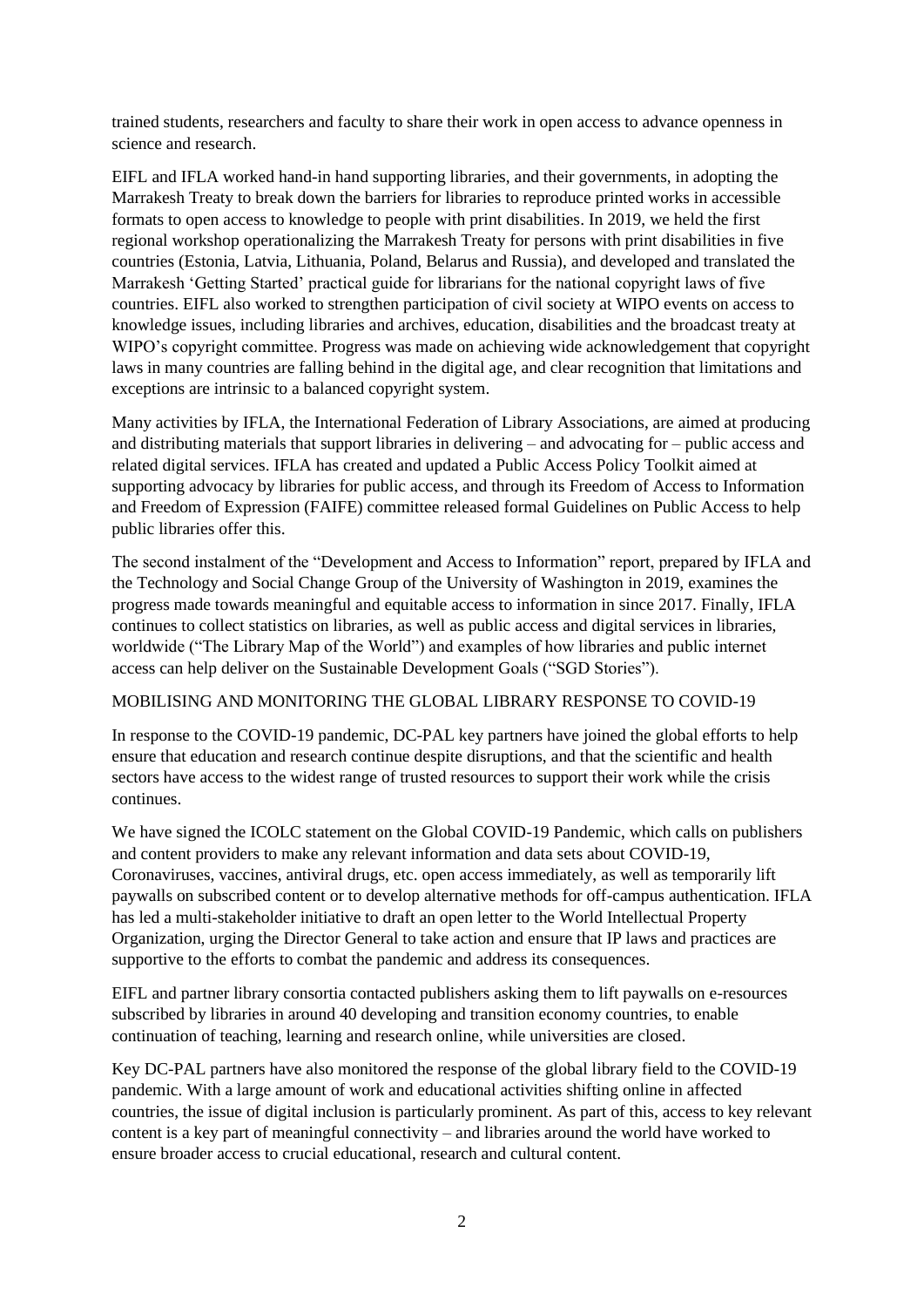Drawing on the observations of key DC partners, we can highlight different initiatives to ensure equitable and broader access to key digital content:

OFFERING MORE DIGITAL MATERIALS. This ranges from raising the number of digital loans per user (e.g. some libraries in Denmark), purchasing more licenses to e-materials (e.g. in Finland), adding more items to their digital platforms (e.g. in Denmark, the Czech Republic, Slovenia and Spain). A government survey in France has also indicated that libraries are likely to reallocate budgets to meet the rising demand for digital materials. Some libraries in the United States, through the services of *Hathi Trust*, are able to offer access to digital versions of materials they only have in hardcopy, although have faced complaints from lobbying organisations for rightholders.

REACHING MORE PEOPLE. Libraries have also worked to ensure that more people can gain access to the digital materials they are offering. In the Netherlands, for example, libraries have developed an app offering free access to many books which is available for all, not only library users. Many libraries (e.g. in the US, Germany, Ireland, Ghana and more) have developed easier ways for people to become members and make use of the digital collections and services  $-e.g.$  by joining electronically. IFLA's own Health and Biosciences Section is holding a webinar on digital health inclusion to focus on how to pursue libraries' traditional role in digital inclusion.

EDUCATIONAL MATERIALS IN FOCUS. There are, of course, initiatives which place particular emphasis on ensuring better access to educational content. The National Library in Spain, for example, promotes content that can be used for educational purposes; in Norway, the Ministry of Culture and the National Library cooperate to ensure better access to digital resources for the educational sector.

Academic libraries' efforts are of course focused on better access to research and educational materials as well. In Bangladesh, for example, the East-West University offers remote access through online book requests, while the library of the Rhodes University in South Africa established call-in hours.

ADVOCACY AND COOPERATION WITH PUBLISHERS AND VENDORS. Many libraries and library associations have advocated for broadening access to copyrighted digital materials  $-e.g.$  in the UK, France, and Italy. In the Czech Republic, the National Library has reached an agreement with the national collective copyright administrators, making over 200000 digitized periodicals and monographs – including those protected by the copyright law – available to both private and public university students and teachers through the National Library application.

In Australia and Ireland, library organizations (The Australian Library and Information Association and Libraries Ireland) have reached agreements with national publishers and authors, allowing public libraries to carry on their story-time activities online. Elsewhere, publishers have been less ready to make such broad commitments, even only for the duration of the pandemic.

Broadly, during the COVID-19 pandemic libraries saw a sharp increase in demand for digital materials – as much as six-fold in some areas. Governments in some countries (e.g. Ireland and Norway) have worked to offer financial support to help them increase their digital offering, and in the United States, libraries will benefit from the economic stimulus package.

The pandemic has pushed many libraries to expand their efforts to ensure equitable access to digital content, and it remains to be seen how the lessons of the crisis will affect their working models – and the policy environment – in the long term. With it already clear that re-opening will likely be a long and gradual process, the need for innovate ways of ensuring inclusive access will continue to be vital.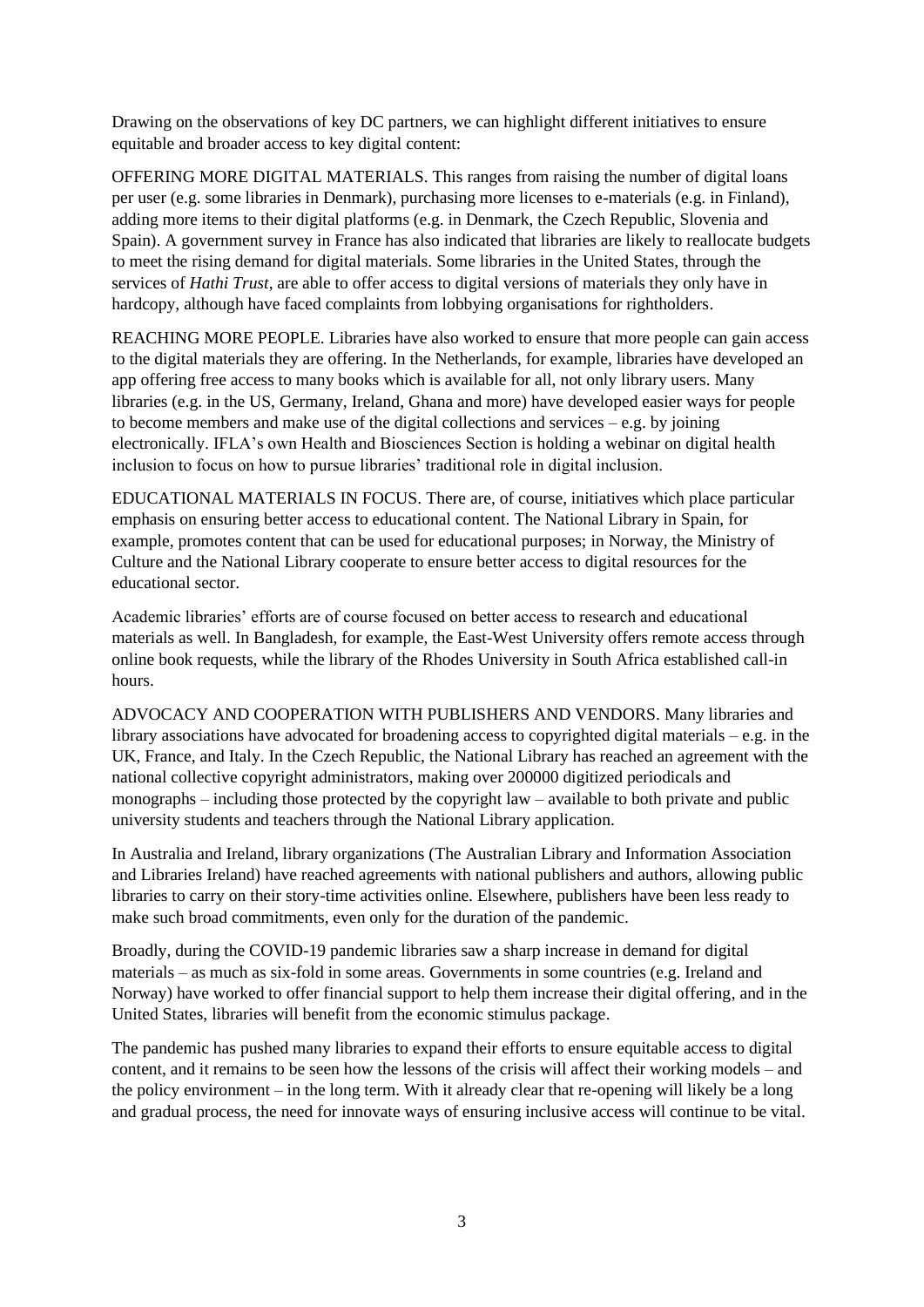Working document developed by the *International Federation of Library Associations and Institutions* and *Electronic Information for Libraries* within the IGF *Dynamic Coalition on Public Access in Libraries*

## **The Role of Libraries in National Broadband Plans and Policies**

#### **Abstract**

Public internet access in libraries is an important tool to help bring more people online. Including libraries in national broadband plans and policies is a way to support and enable their work towards digital inclusion – and more than 30 national broadband policies today already contain references to libraries.

The aim of this project is to compare how national broadband plans currently engage and implicate libraries, highlight the different roles policymakers envision for libraries in providing broader internet access and the types of support libraries can receive.

Different broadband plans and policies engage libraries to achieve a number of goals: support public internet access; deliver digital literacy and ICT training; promote e-learning and support formal educational institutions; and create local content by digitising heritage materials.

Many plans contain measures to support libraries in fulfilling these tasks: connecting libraries to broadband infrastructure, equipping them with ICT hardware and software, or helping them bear internet subscription costs. A number of plans rely on private-public partnerships and Universal Service Funds to deliver this support; and various soft instruments can be employed to encourage digitisation efforts.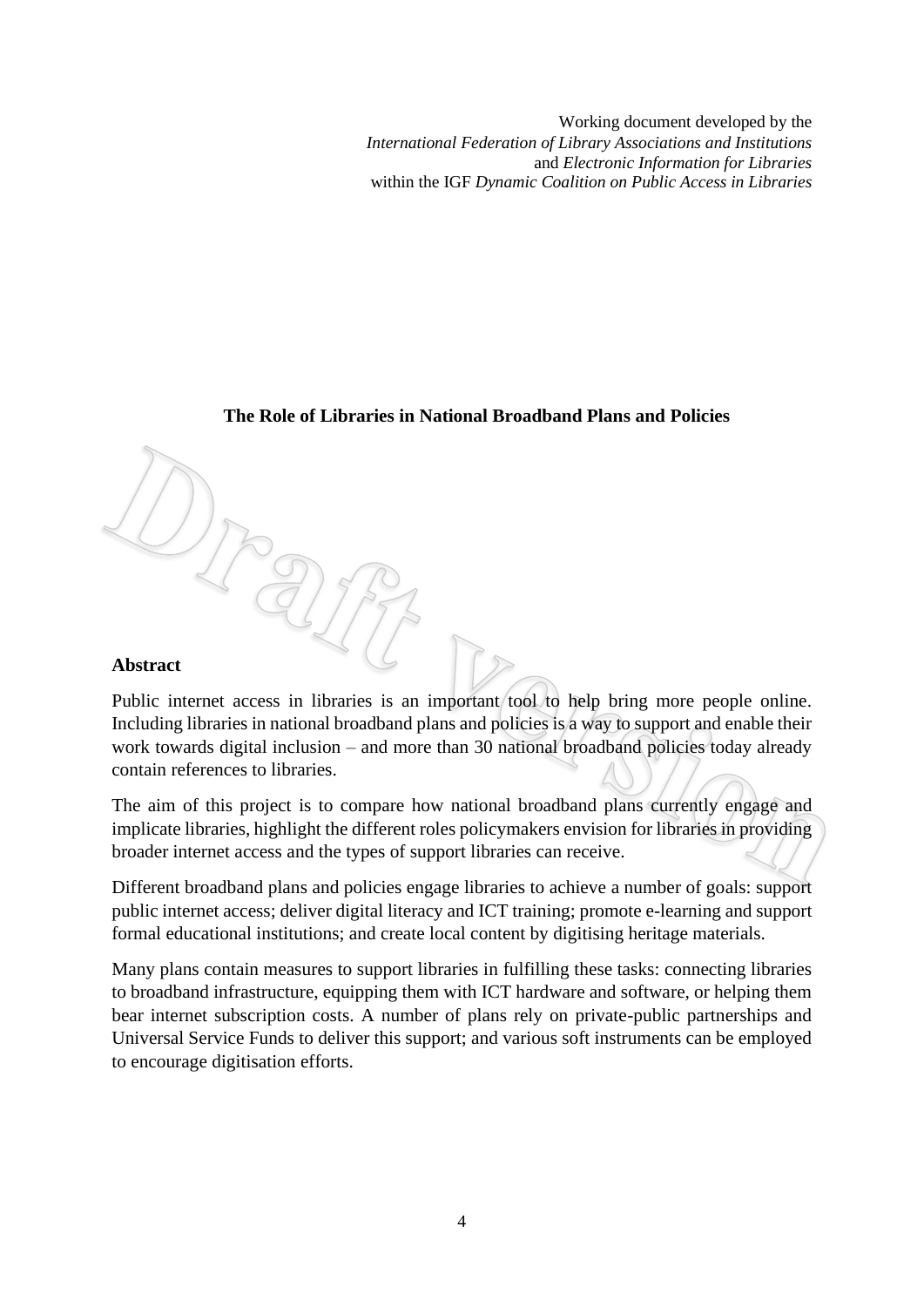# **Introduction**

#### **Public Access to Connect the Next Billion(s)**

The often-cited milestone of having more than half of the world population online has been passed,<sup>1</sup> yet stark differences in connectivity rates between different world regions remain,<sup>2</sup> and the rate at which more people come online has slowed in the recent years.<sup>3</sup> Connecting the next billions is an urgent and crucial task, but the world may be decades away from universal and affordable internet access.<sup>4</sup>

An important solution for bringing more people online in the meantime is public internet access – shared connections available in public or community organisations, $<sup>5</sup>$  which are low-cost or free of charge.</sup>

The importance of public access today has gained recognition – for example, the UNESCO Internet Universality Indicators suggest measuring the number of available public access facilities in proportion to how many people lack individual access. Another suggested indicator is whether public access is included in a universal access strategy in a given country. <sup>6</sup> Similarly, the Broadband Commission for Sustainable Development has recommended that public access programmes be included in universal access initiatives and national broadband plans.<sup>7</sup>

These two examples highlight that it is important for public access solutions to be codified in national policy frameworks that set out internet, ICT and broadband strategies. In both cases – and elsewhere – libraries are mentioned as one of the key public access facilities.

#### *The case of libraries*

Libraries often offer free or low-cost internet access to those who cannot afford an individual connection; they can help reach marginalised and underserved populations. Given the right support from the government for connectivity, hardware and personnel training, libraries are particularly wellpositioned to offer internet access alongside basic ICT skills training and individual support for people who are less confident in their internet use.

As many people only have the possibility to get online via handheld devices,<sup>8</sup> the availability of ICT workstations in libraries also remains crucial. Compared to mobile connectivity, public computers in libraries offer a wider range of opportunities: using the internet for educational, creative, productive or entertainment purposes, which would be less effective or more costly through mobile access.<sup>9</sup> The Alliance for Affordable Internet's (A4AI) Meaningful Connectivity standard, for example, sets a requirement for online access through at least one device with a keyboard - and, notably, underlines that these devices can also be shared or public. $10$ 

There are examples of libraries in different parts of the world fulfilling these roles – from public access, to ICT skills training, to helping users take advantage of digital opportunities – whether in employment,

<sup>1</sup> For example, as announced in https://news.itu.int/itu-statistics-leaving-no-one-offline/

<sup>2</sup> https://internethealthreport.org/2019/more-than-half-of-the-world-is-online-but/

<sup>&</sup>lt;sup>3</sup> See, for example, http://webfoundation.org/docs/2018/11/The-Case-For-The-Web-Report.pdf and https://www.itu.int/en/ITU-

D/Statistics/Documents/facts/FactsFigures2019.pdf

<sup>4</sup> https://a4ai.org/affordability-report/report/2019/

<sup>5</sup> The impacts of public access in such venues as libraries, cybercafés and telecentres are explored, for example, in the 2013 Global Impact Study by the Technology & Social Change Group, University of Washington Information School; the benefits of public access include digital inclusion and developing ICT skills of users: https://tascha.uw.edu/publications/connecting-people-for-development 6 https://en.unesco.org/sites/default/files/internet\_universality\_indicators\_print.pdf

<sup>7</sup> https://www.itu.int/dms\_pub/itu-s/opb/pol/S-POL-BROADBAND.20-2019-PDF-E.pdf

<sup>8</sup> https://www.pewresearch.org/internet/2019/03/07/mobile-connectivity-in-emerging-economies/

<sup>9</sup> https://www.apc.org/sites/default/files/EndingDigitalExclusion\_dig.pdf

<sup>10</sup> https://a4ai.org/meaningful-connectivity-a-new-standard-to-measure-internet-access/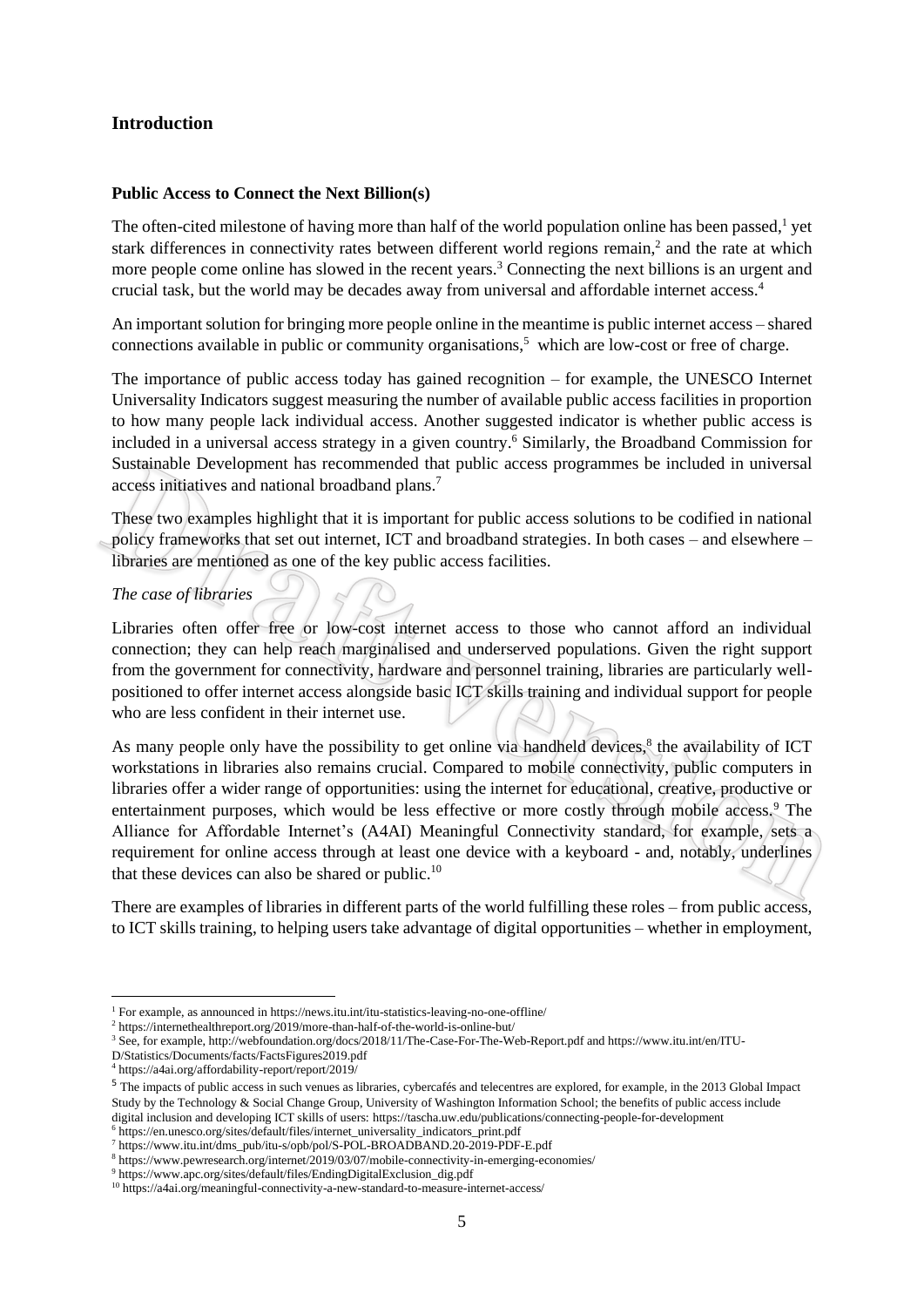education, health, or other areas.<sup>11</sup> As part of an established and existing infrastructure in many countries, libraries can offer a cost-effective way to provide public access.

In light of this potential, libraries feature in broadband plans and policies of many countries. The *Broadbandpolicy.org* project, which uses artificial intelligence and natural language processing solutions to analyse different national broadband policy documents, shows that broadband policies in at least 38 countries (out of 92 countries analysed) refer to "library" or "libraries".

#### **Why National Broadband Plans?**

This brings us back to the point made by the Broadband Commission: it is important to include public access solutions – in this case, public access in libraries – into national broadband plans and universal access initiatives.

The importance of national broadband plans and strategies was emphasised when, in 2011, the Broadband Commission set a target for all countries to have a broadband plan (an updated target calls for funded broadband plans).<sup>12</sup> Such a plan outlines a country's vision for broadband development, often on both supply and demand sides, and can take many forms: a Broadband, ICT or Communication policy, strategy, or plan, a Digital vision or agenda, or others.<sup>13 14</sup>

Each year, more countries adopt new broadband plans or update existing ones. These policies can have a significant impact: the progress of the two most improved countries in the most recent A4AI Affordability Report/Affordability Drivers Index, for example, is linked to the adoption of new national broadband plans.<sup>15</sup>

#### **What is the role of libraries and public access in national Broadband Plans?**

Broadband plans can therefore be a powerful tool for broadening and supporting public internet access, particularly in libraries. Analysing and comparing how libraries have been included in broadband plans to date can show the range of goals they have been recognised as fulfilling, and the support they would need to carry out these roles.

The goal of this project is to map out how current national broadband plans engage and implicate libraries, and to highlight examples of enabling policy environments which support public access in libraries (as well as other library roles which support meaningful internet access).

Using the 2019 *State of Broadband* list of national broadband plans and the *Broadband Policy* project, tool, we have examined broadband policy documents which contain references to libraries. Analysing and comparing these references across different national contexts highlights the different roles policymakers envision for libraries in providing broader internet access, the types of support libraries can receive, and the functions they are expected to carry out.

*The full methodology for selecting national policy documents and scanning the content is spelled out in Annex I. Annex II contains the list of policy documents examined to date.*

<sup>&</sup>lt;sup>11</sup> See, for instance, the Dynamic Coalition on Public Access' submission to the Internet Governance Forum's "Connecting and Enabling the Next Billion(s)" process: https://www.ifla.org/files/assets/hq/topics/info-society/documents/cenb\_iv\_ifla-eifl\_contribution.pdf

<sup>&</sup>lt;sup>12</sup> One of the five target set by the Broadband Commission in 2011 was initially phrased as follows: "By 2015, all countries should have a national broadband plan or strategy or include broadband in their Universal Access / Service Definitions"

<sup>(</sup>https://www.broadbandcommission.org/Documents/publications/BD-BBLS-report-2012.pdf). The updated 2025 target reads: "By 2025, all countries should have a funded National Broadband Plan or strategy or include broadband in their Universal Access and Service (UAS) Definition" (https://www.broadbandcommission.org/Documents/publications/wef2018.pdf).

<sup>13</sup> https://www.broadbandcommission.org/documents/reportNBP2013.pdf

<sup>14</sup> https://www.itu.int/dms\_pub/itu-s/opb/pol/S-POL-BROADBAND.20-2019-PDF-E.pdf

<sup>15</sup> https://a4ai.org/affordability-report/report/2019/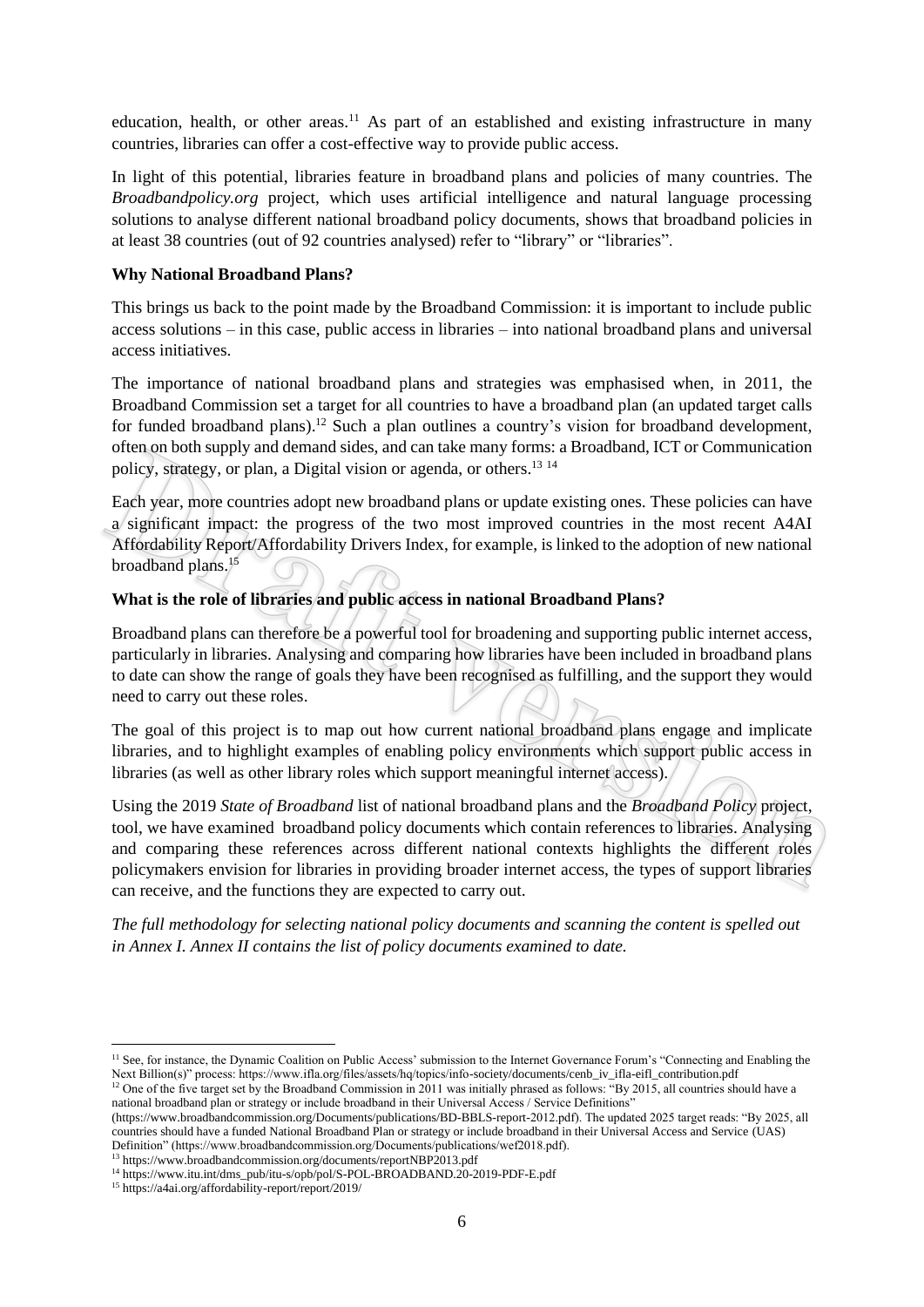# **Part 1: The Different Roles of Libraries**

The first takeaway from comparing the national broadband strategies was that libraries come into play in several distinct contexts. The public access function of libraries, as expected, was highlighted in many plans. However, there was a variety of other roles that different libraries were seen as being ready to take on in an information society – from creating local content to promoting digital literacy. Below is an overview of the different contexts where libraries come into play in broadband strategies.

# *1. Public access*

Many national broadband plans highlighted the role of libraries as public access facilities – for example, in Zambia, Kenya and Nigeria, among others. Public access in libraries can help bridge the digital divide within countries, even in cases where individual connectivity is the policy priority (as it is, for instance, in the Broadband plan of Mauritius). The policy in Nigeria emphasises the use of established and preexisting infrastructure to ensure broader access, libraries being one of the key available facilities.

In some cases, public access was framed as a response to affordability challenges on an individual level: the costs of access devices and/or internet services (e.g. in Angola or Nigeria). A different perspective on digital exclusion focuses on broader patterns, and emphasises the needs of different vulnerable groups: disadvantaged families, unemployed people, older people, and others (for instance, in Hungary). A third perspective on digital exclusion focuses on under- or unserved areas (rural areas, for instance) and emphasises the need to ensure availability of public access facilities in these locations (e.g. in Botswana).

As an additional function of public access, some plans and policies also highlight its role in improving access to e-government and public services, or e-commerce (e.g. in Zambia, Bulgaria or Canada).

# *2. Digital literacy and ICT skills*

Digital literacy and ICT skills are key to supporting the demand for broadband and enabling meaningful access. Many broadband plans engage libraries in digital literacy efforts – for instance, in Hungary, Turkey, Botswana and elsewhere.

In some cases, concerted educational efforts in libraries (often among other anchor institutions or public access centres) are envisioned - for instance, in Turkey or Botswana. The broadband strategy of Botswana, for instance, discusses a "train-the-trainers" model, where the staff members in public access facilities funded by the government are trained to deliver a basic ICT skills curriculum.

Libraries can also serve as a location for digital literacy initiatives carried out by other entities: the Digital Literacy Exchange program described in Canada's Innovation and Skills Plan, for example, envisions digital literacy initiatives carried out by non-profit organisations in pre-existing facilities such as libraries.

In a different case in Hungary, the broadband plan points out the role of libraries when discussing the need to develop ICT skills and digital literacy of public service employees and educators. The need for ICT skills training of library professionals themselves is acknowledged, for example, in the Bulgarian broadband plan, which proposes developing a system of educational courses for the staff of libraries, community centres, theatres and related institutions).

# *3. Supporting educational institutions*

Several broadband plans refer to libraries with an emphasis on broader educational goals. The broadband policy of Mauritius, for example, links improved connectivity for both libraries and schools to fostering efficiency and innovation in e-learning, digital educational content and personalised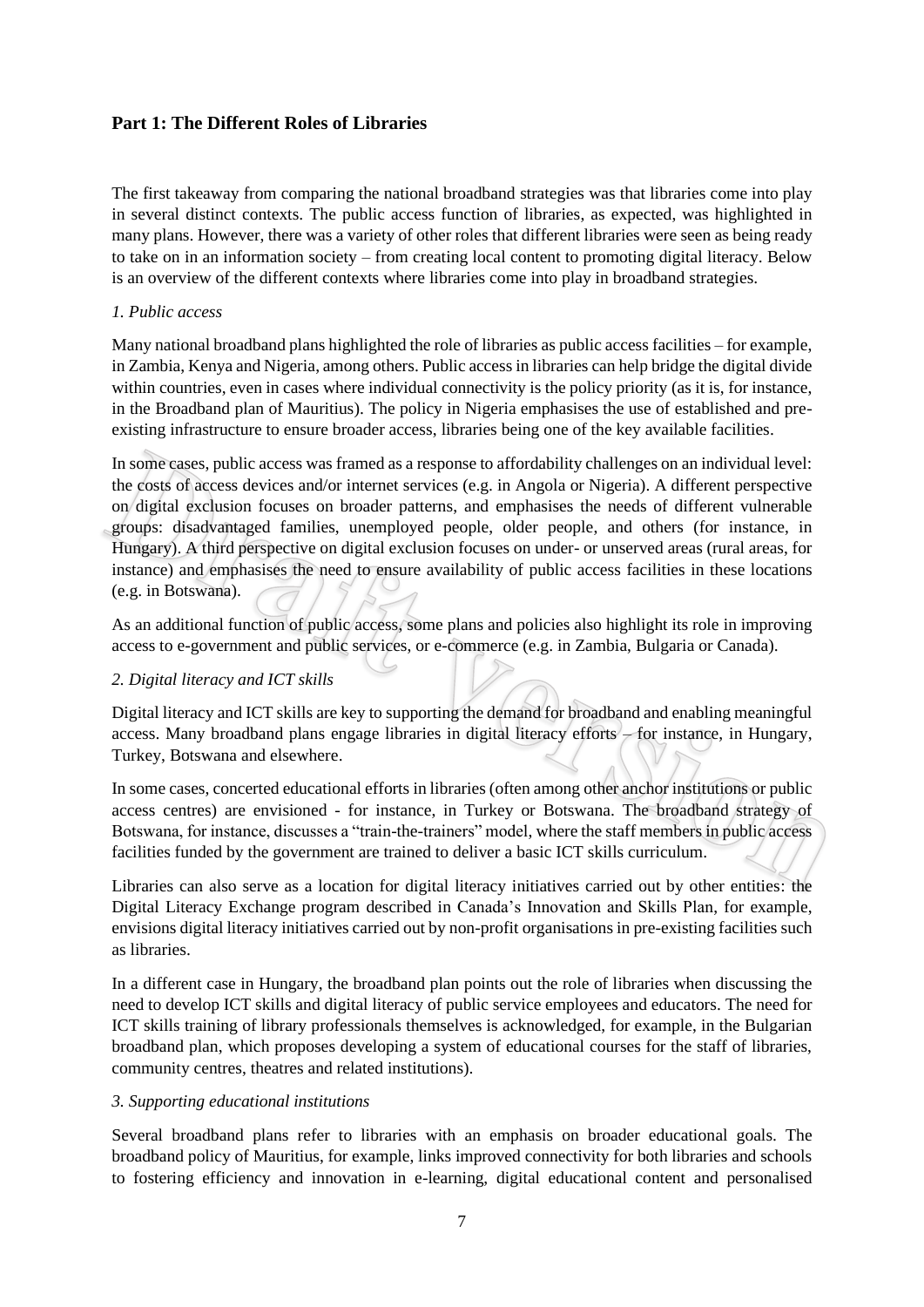learning. Similarly, in Ethiopia's Policy and Strategy, the goal of increasing the use of ICT in public libraries is linked to e-learning and educational goals.

A reference to digital educational materials appears in Cameroon's strategic plan: libraries (academic, research and school libraries specifically) are encouraged to digitise educational materials and make those available online.

Meanwhile, in Ethiopia the strategy includes establishing electronic links between academic institutions and libraries to ensure broader access to learning materials for students and teachers. In other cases, measures envisioned in broadband plans target formal educational institutions (schools and/or universities) and encourage them to build digital libraries (e.g. in Bangladesh or Cambodia). Such measures can encourage more school and academic libraries to be established and supported.

#### *4. Heritage digitisation and local content creation*

Other broadband strategies highlight the role of libraries in digitising and providing access to heritage materials – for example, in Slovenia, Turkey or Switzerland. To this end, some plans and policies engage many libraries in such initiatives  $-$  e.g. in Turkey or Gambia – while in Qatar or Mali, for example, it is only the National Libraries that are involved in these efforts.

Local content creation can be particularly important for non-English speaking countries. The need to generate content in local languages though both digitisation and content creation is highlighted, for example, in broadband plans in both Portugal and Turkey.

Finally, some plans and policy documents referred to library connectivity in broader situational analyses and assessments of national strengths, weaknesses and opportunities for internet adoption growth. For example, libraries feature in such assessments in the policy documents of both Hungary and Colombia.

**To summarise, different national policies highlight several roles that libraries play in broadband strategies. They can act as public access points (supporting underserved and vulnerable populations and ensuring access to government and public e-services and e-commerce), carry out and assist digital literacy initiatives, support educational institutions and e-learning, and create local content through digitisation of heritage materials.**

**Naturally, libraries can take on more than one of these roles within a single plan or strategy. In Turkey's Strategy and Action Plan, for example, libraries are referred to in both public access, literacy and digitisation contexts, while the plan of Botswana emphasises the combination of public access and digital literacy initiatives.**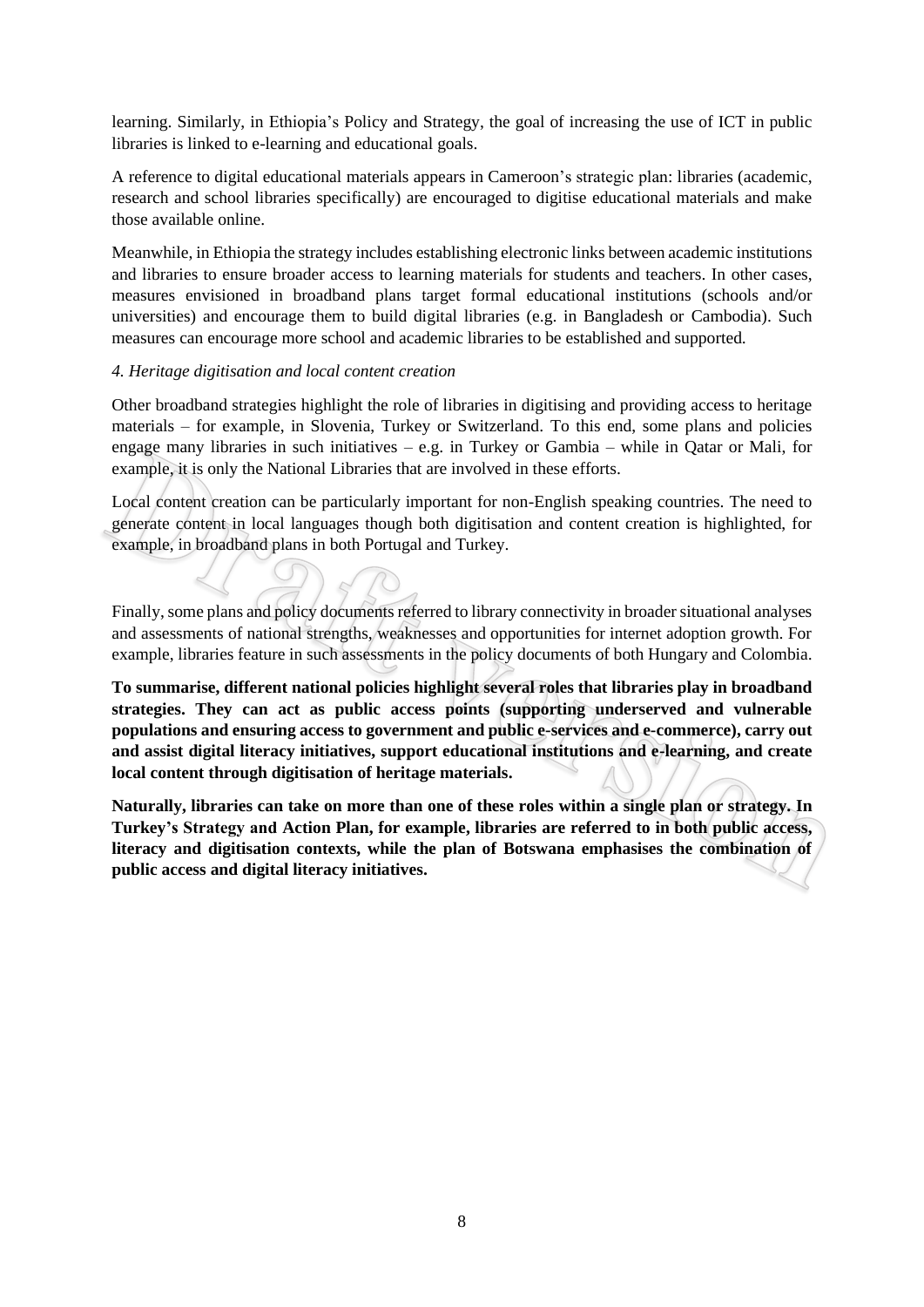#### **Part 2: Policy Interventions**

For libraries to fulfil the roles outlined above successfully, the majority of broadband plans include policy interventions and strategies to support them. Naturally, the approaches that different nations take vary, and the policy interventions aimed at libraries differ in focus, scope and content. However, across the 32 countries examined, there were commonalities and recurring elements. Below is an overview of key similarities and differences across the policy interventions.

# **Policy focus: defining library connectivity needs**

To deliver on their potential as public access facilities, digital literacy or e-learning facilitators or providers of digital content, libraries need to be equipped with sufficient connectivity themselves. For that reason, the policy focus of many interventions targeting libraries aims to improve their connectivity. This can entail different elements:

- *Connectivity infrastructure*. In many broadband plans, the starting point is making sure that libraries are connected to the broadband network. This goal is put forward, for example, in the policy documents of Jamaica, Egypt, Czechia or Mauritius.
	- *Electricity supply* can be defined as a sub-category of infrastructural needs. The plans in both Kenya and Botswana point out the need to ensure electricity supply to libraries.
- *Internet subscription costs.* Alongside connectivity infrastructure, several broadband policies seek to address the *ongoing costs of internet service subscriptions* for libraries. A number of policies envision partial subsidies or pledge to develop strategies to offer lower-cost subscriptions for libraries - for example, in the United States or Mauritius.
- *Computers and hardware.* Some broadband plans focus on *providing connectivity hardware, computers or other communications technologies* to libraries (such as those in Nigeria, Jamaica, Kenya, Bahamas or Bangladesh). Such interventions are usually integrated with internet connectivity and infrastructure efforts.
- *Library staff skills.* Finally, in rarer cases, the need to equip library staff with necessary ICT skills has also been recognised – one example is the Broadband Infrastructure Plan in Bulgaria.

Notably, when it comes to infrastructure and internet services, some policies put emphasis on connecting more libraries, while others also raise the question about the quality of connectivity. Mauritius, for example, discusses setting a minimum speed threshold for libraries, Kenya's Strategy discusses the need to improve broadband speed and reliability, and both Belgium and Canada make the case for connecting libraries to ultrafast internet.

The Canadian Connectivity Strategy particularly sets out the reasons for prioritising ultrafast connectivity for libraries, among other anchor institutions. It explains that the connectivity needs of such facilities are greater because (a) more people use the shared connection simultaneously and (b) the connection could be used for more sophisticated and intensive applications.

Meeting these library connectivity needs is crucial to ensure library e-services, as well as to meet the goals of public access, digital literacy and e-learning. For the policies focused on digitisation, the focus has often been broadly defined either in terms of the amount of digitised content (e.g. in Mali), organising and coordinating digitisation activities (e.g. in Turkey), or on creation of digital platforms and e-libraries (e.g. in Qatar or Cameroon). Plans in Rwanda and Cameroon, for instance, mention the creation of national digital libraries.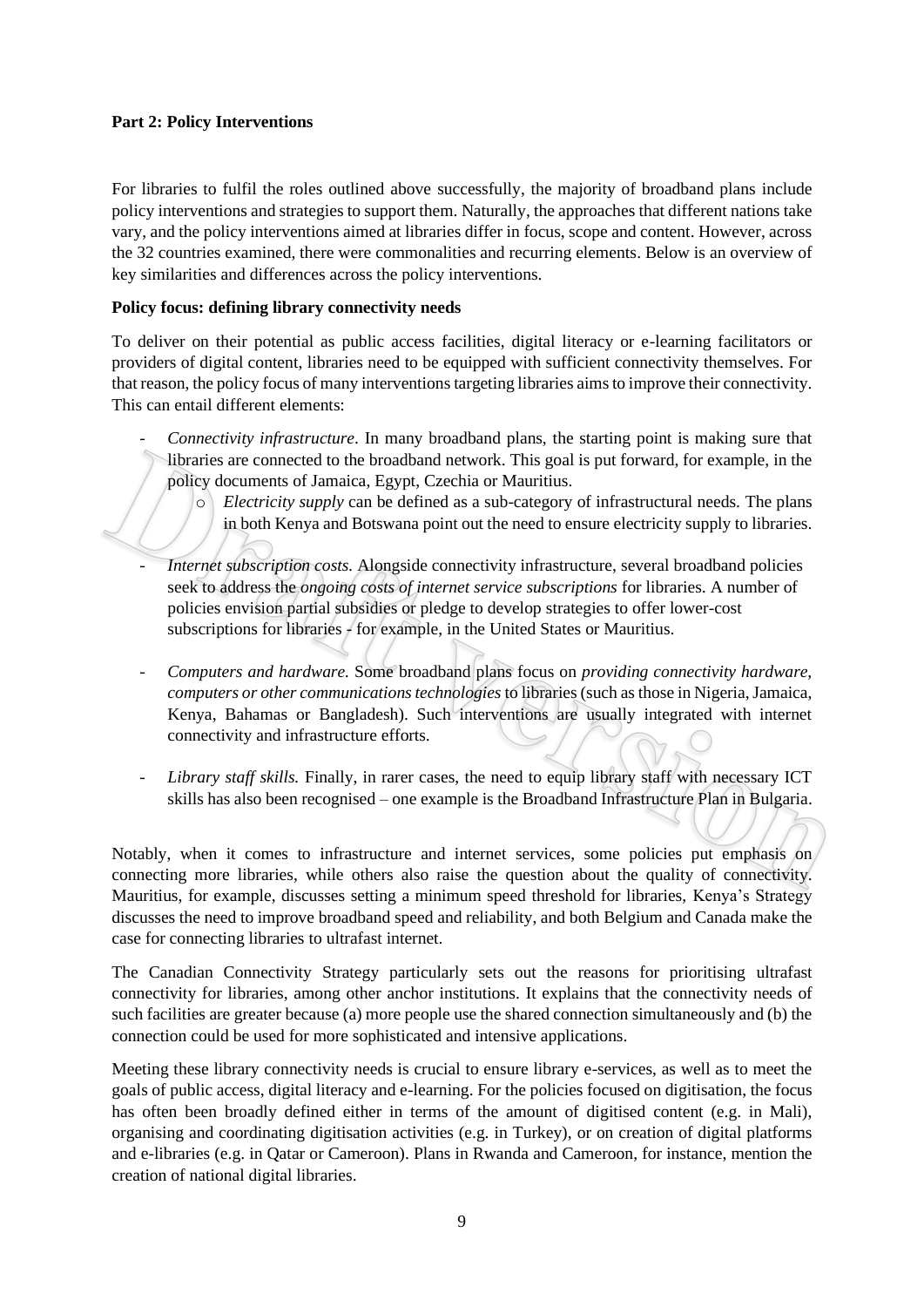# **Policy Mechanisms**

Having defined the areas of intervention – connectivity infrastructure, subscription costs, digital platform creation or others – many plans spell out or indicate how these should be carried out.

# *Subsidies and direct interventions targeting libraries at large.*

Such interventions as connectivity cost subsidies, provision of ICT equipment or connecting libraries to broadband networks are often set to target libraries in general or public libraries at large (e.g. Bahamas or Bangladesh).

Among such broad interventions, financial mechanisms are not uncommon: for example, subsidies or internet service discount rates for libraries at large. Several plans include commitments to develop a mechanism which would deliver discount subscription rates for libraries (e.g. in Egypt or Botswana).

Financial support is also sometimes made available for ICT technology procurement (e.g. in the US). Some of the policy documents do not specify the procurement mechanism for ICT hardware or other technologies, but a goal or commitment to equip libraries with necessary technologies is included.

Similarly, financial assistance can be employed for digitisation efforts – for example, the policy in Slovenia suggests co-financing the process of heritage digitisation.

# o *Public Access Point projects.*

In other policy documents, instead of tackling an entire category of institutions, the starting point is the need to establish public access facilities for communities. Such initiatives aim to select various community or public institutions in specific locations and fully equip them to function as free or lowcost public access points (e.g. Puntos Vive Digital in Colombia)

Libraries are often listed among institutions which can accommodate such initiatives; other commonly referenced facilities. In some cases – for instance, in Turkey and Botswana– the Public Access Points are also set to deliver digital literacy education.

# o *The role of Universal Service (Access) Funds*

In some of the plans, the suggested mechanisms for improving library connectivity involves a Universal Service/Universal Service and Access Fund. In the Botswana Broadband strategy, for instance, the Universal Service Fund is intended to subsidise internet connectivity and access for libraries. In Jamaica, the Fund is intended to provide libraries with hardware and software; and the definition of universal service/access in Jamaica includes connectivity services to public libraries.<sup>16</sup>

Similarly, the USPF in Nigeria is used for the *E-library* intervention, which targets existing public libraries to establish digital libraries and databases.

#### o *The role of Public-Private Partnerships*

A number of plans also intend to make use of public-private partnerships to achieve the goals they set out. Zambia's policy, for instance, plans to transform public libraries into Public Access Points with the help of both private sector and civil society. Similarly, Jamaica's Sector Plan sets out a goal to encourage public-private partnerships to establish connectivity and internet access to community access points.

<sup>16</sup> https://www.itu.int/itu-d/apis/clients/res/pdf/country\_profile/report\_JAM.pdf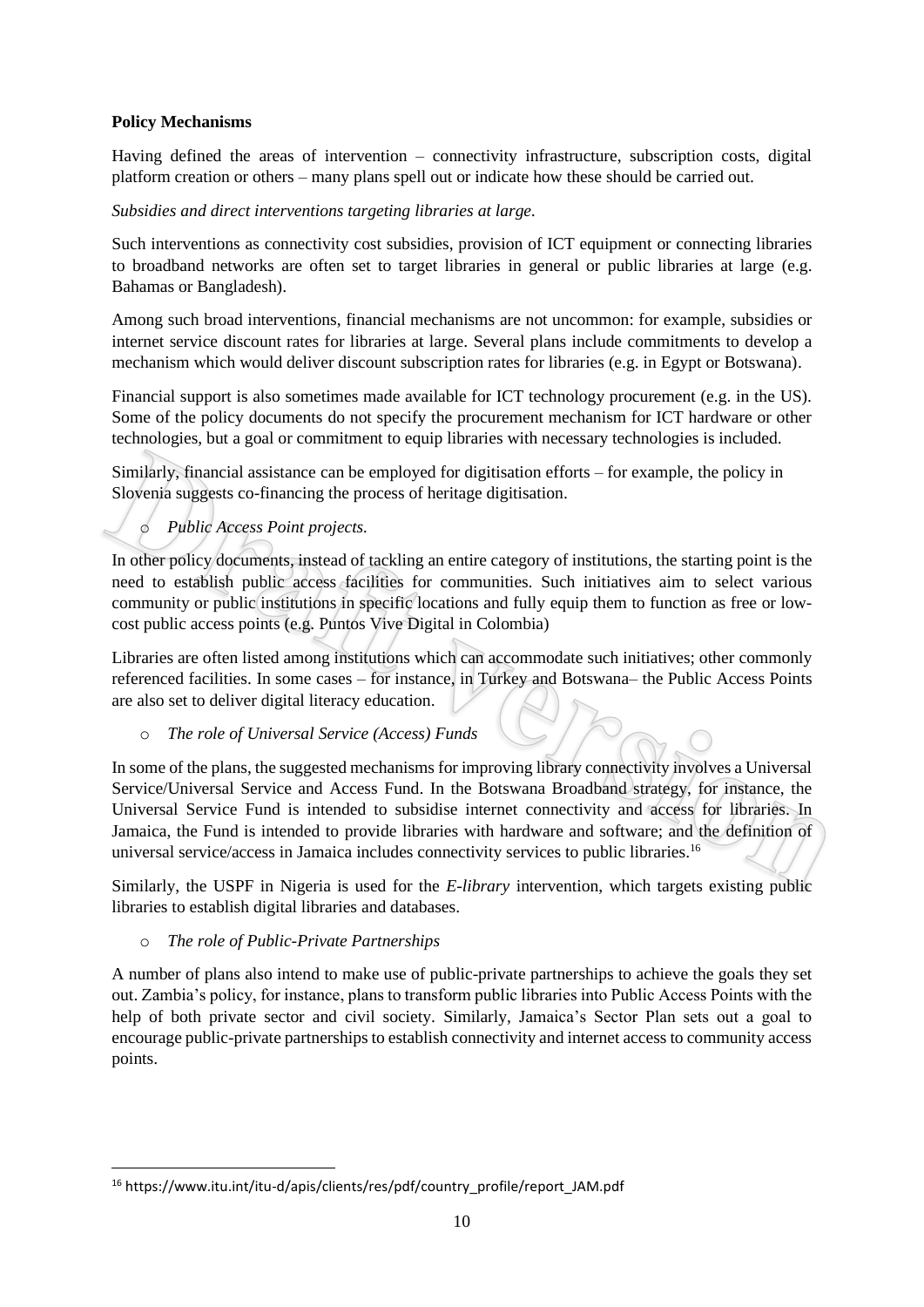An interesting example is the Colombian Puntos Vive Digital project, where the PAPs in libraries (among other anchor organisations) were subsidised for several years, after which government support ended and libraries were expected to form PPPs with internet service providers.

Angola, meanwhile, also calls on PPPs to subsidise equipment and services for digital inclusion infrastructures, but the policy leans towards building a network of "Media Libraries" – new entities, as opposed to drawing on the existing infrastructure.

Public-private partnerships can also be utilised for infrastructure rollout – Canada's Connect to Innovate program, for instance, deploys high-capacity network infrastructure to connect both households and anchor institutions such as libraries through a public-private partnership. Similarly, Jamaica's Plan to accelerate connectivity to such public institutions as libraries and post offices is set to be achieved by strategic cooperation with public and private sector actors, as well as sponsors.

## *Soft instruments and other mechanisms*

In other plans, the approaches to achieving digitisation goals at times relied on softer instruments and/or mechanisms. The policy in Turkey, for instance, aims to coordinate digitisation efforts; and, similarly to the Portuguese Digital Agenda, discusses the need to adopt interoperable formats and open standards which would facilitate digitisation efforts.

# **Policy Scope and Specificity**

The identified mechanisms differed in their scope: in some cases, the policies target all libraries (or all libraries of a specified type), or select libraries. For example, targets related to e-learning at times were specifically focused on academic and school libraries (e.g. in Cameroon); meanwhile, Qatar's digitisation initiative only involved the National Library.

Finally, a broad distinction between policies can be made based on the level of specificity of proposed interventions and targets. Some plans indicated support for library connectivity as a broad objective, while others set out specific targets and/or time frames  $\epsilon$  for instance, the Bangladesh National Broadband Plan includes a goal of 100% broadband connectivity goal for public libraries, while Botswana sets a deadline to provide WiFi access in "100% of strategic public areas (bus ranks, shopping malls, airports, hospitals, stadia, libraries)".

Another example of specified targets is Nigeria's "E-library" project, which aims to cover 10 public libraries a year. Similarly, some of the interventions focused on digitisation have set out concrete targets: these are present, for example, in both Mali and Hungary's policies.

**To summarise, policy interventions aimed at libraries most frequently focused on different aspects of library connectivity needs: infrastructure, ICT equipment, software and hardware, and broadband services;** 

**The mechanisms to deliver these objectives often entailed direct interventions aimed at libraries at large; in other cases, a number of libraries could be involved in a specific project or programme among other anchor institutions.**

**In some cases, broadband plans relied on Universal Service Funds or public-private partnerships to implement the proposed activities;**

**For digitisation and e-learning objectives, soft instruments were employed at times: endorsements, standards adoption, coordination of activities or similar.**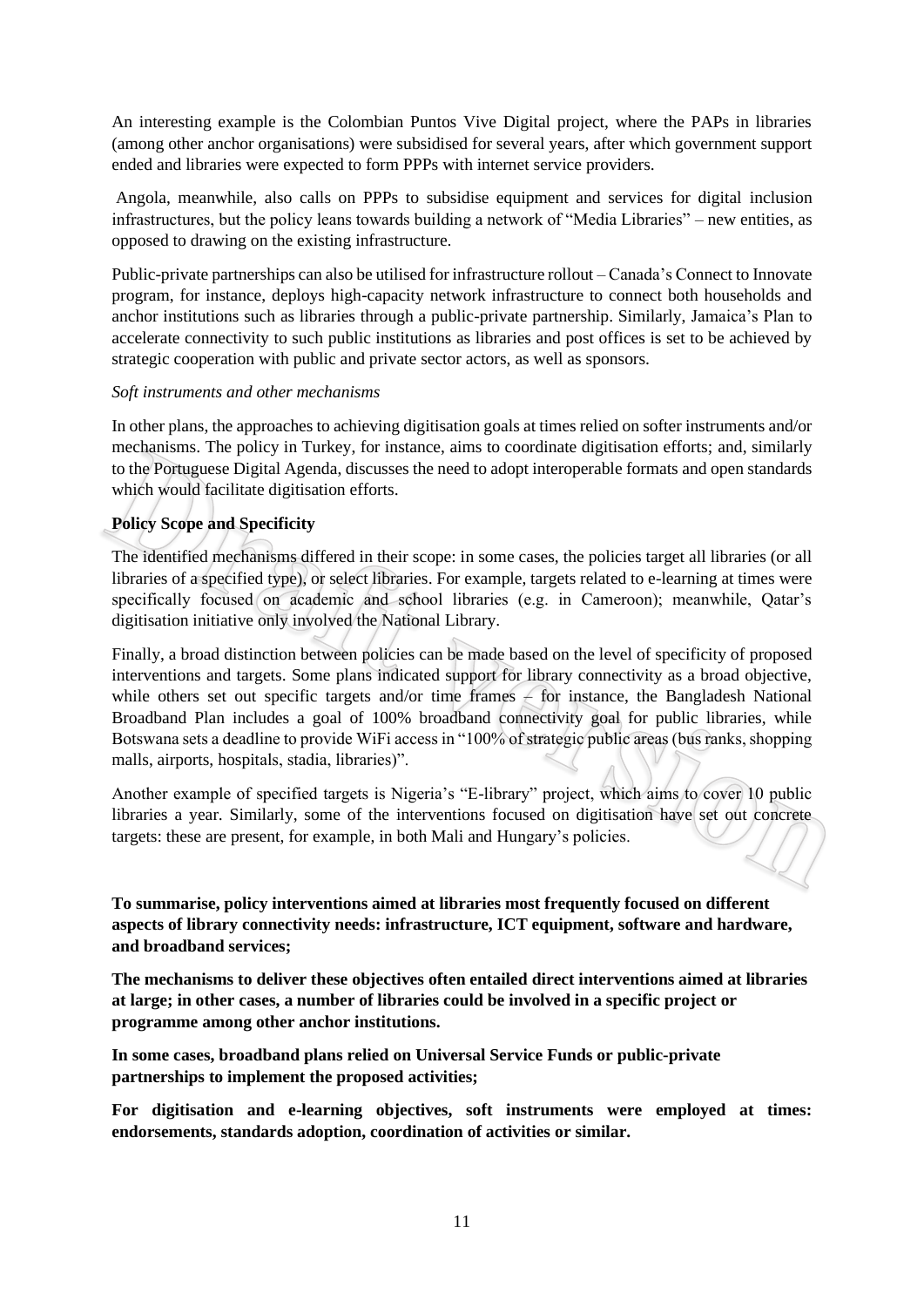**Finally, the documents varied in their scope and specificity. The scope ranges from covering all libraries to a few selected ones. Some broadband plans broadly described the intention to provide connectivity to libraries and encourage digitisation, while others have set concrete targets and/or timeframes.**

Having analysed the policy documents on the basis of these criteria, a few conclusions can be drawn:

Most country policies in this set pursue two or three policy targets in relation to libraries simultaneously. This could imply an understanding that basic connectivity needs of libraries are multifaceted. Understandably, specific library needs can depend on the local context, and should be prioritised accordingly.

For example, Slovenia's assessment of current digitisation activities, including those carries out by libraries, leads to a conclusion that ICT tools and optimised business processes are needed; and Zambia's ICT policy includes a note on the current state of libraries, process made to improve library connectivity to date and prescribes further action.

In some cases, libraries at large were the lead beneficiaries of specific policy interventions (e.g. subsidies or infrastructure development projects) and/or could also participate in PAP-type projects. There were also cases where PAP projects were introduced alongside library connectivity targets, and libraries were not intended to be included in such projects, but rather offered standalone public access solutions.

In the given dataset, public libraries were frequently the lead beneficiaries, but several strategies made no such distinction and targeted libraries in general. In addition, some policies focused on national, academic or school libraries specifically.

# **Part 3: Conclusion and further research**

Based on the inclusion of various policy elements in national broadband plans, several broad types of approaches towards libraries can be suggested:

- Policies to improve connectivity of all (or most libraries) in the country.
	- o A subcategory of this type could include policies which leverage a Universal Service Fund towards this objective.
- Public Access Point projects, where selected libraries (among other institutions and facilities) are transformed into public access facilities through provision of ICT and internet connectivity.
- Projects and policies that include digital literacy initiatives either uniquely in libraries, or in libraries amongst other providers.
- Digitisation initiatives and other soft instruments.

These categories reflect the most common ways libraries are engaged in broadband plans and strategies. As the Broadband Commission's latest report recommends that public access be included in broadband plans, it is useful to reflect on how libraries have already been included in broadband plans and strategies to date. Such an overview reveals the scope of activities libraries can carry out, and the types of support they may need to do so.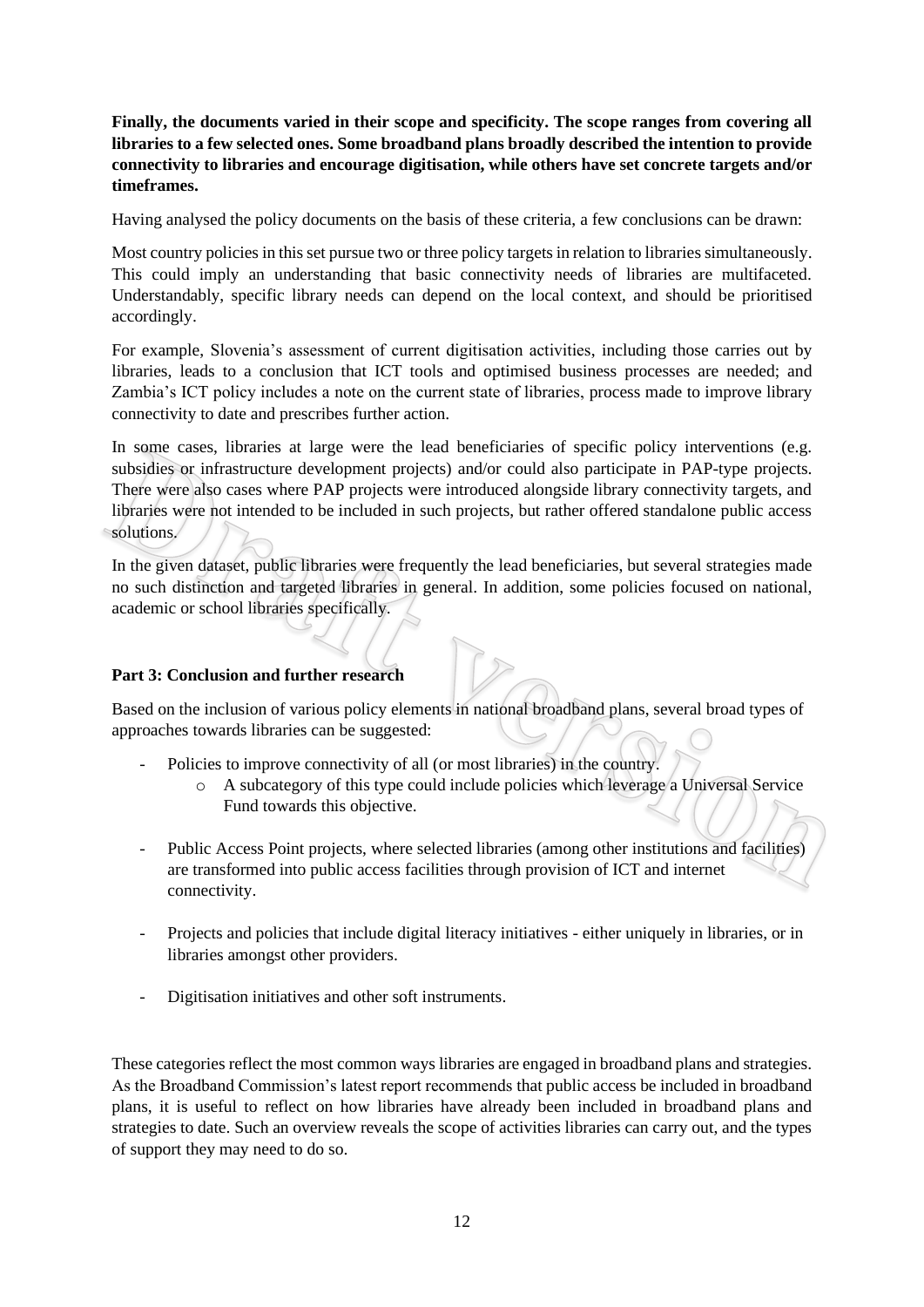Moving forward, the suggested next step is to see the effects and impacts of including libraries in broadband plans. Comparing the impacts across and within the categories outlined above would offer more information on how different approaches play out and what results they have achieved, as a basis for identifying good practices for making the most of the potential of libraries in support of digital policy goals. Such insights could then be useful for policy-makers who are considering Broadband Commission's recommendation and including public access in libraries in Broadband Plans.

 $\mathcal{D}_{\mathcal{F}}$ 

For more information or any questions about the working document, please feel free to contact Valensiya Dresvyannikova at: valensiya.dresvyannikova@ifla.org

rant version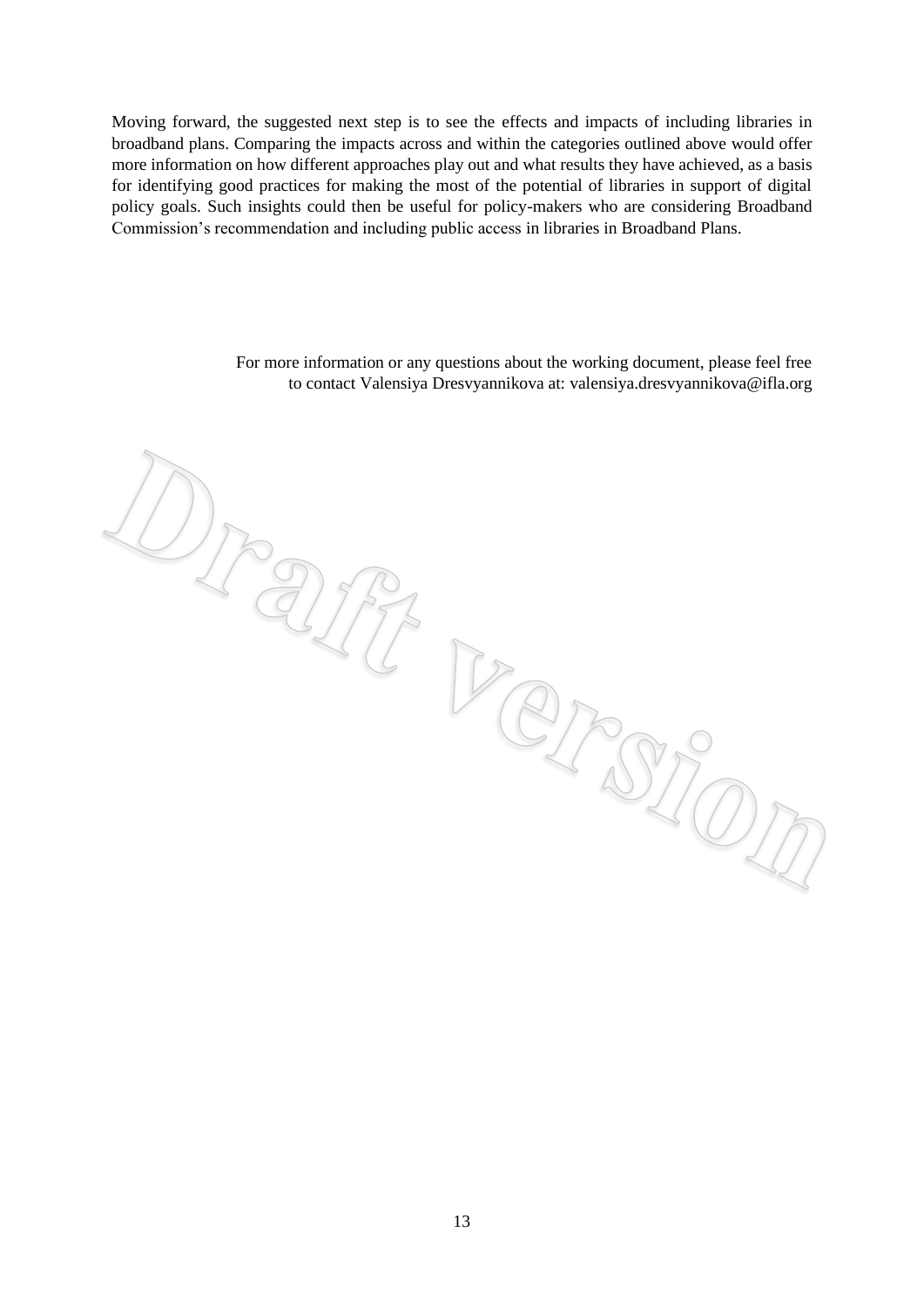#### **Annex I: Methodology**

The initial sample is a set of 38 countries and 41 policies highlighted by the *Broadbandpolicy.org* project keyword search for "library" and "libraries".

The key broadband policy documents for these 38 countries were assembled based on the list of national Broadband Plans published in Broadband Commission's 2019 *State of Broadband* report.

If the policy document(s) indicated in Broadband Commission's list did not contain the quote highlighted by Broadbandpolicy project's tool, an exact phrase search was used to identify the policy document that contains the reference(s).

- o If the identified document was:
	- (a) a national policy document with a focus on broadband, ICT, communications or digital development (or if the section of the document containing the reference was dedicated to any of those themes);
	- (b) issued by a national authority or agency, and
	- (c) the latest available version of the document (i.e. no newer versions of the document have been published), then the policy document was included in the sample.

Several policy documents were excluded from the sample if: (a) the references to libraries were not substantial (e.g. did not contain policy goals, targets, objectives, initiatives, or actions; or feature as part of a situational analysis), or (b) if the document could not be located in a translatable format.

Two broadband policies that have been released recently and contained references to libraries – the broadband plans of Kenya and Cameroon – have been added to the sample manually. If you are aware of any other national broadband policies that contain references to libraries, please let us know.

This resulted in a sample of 32 countries.

All policy documents were then scanned for the following keywords:

"library", "libraries";

"public access", "access point"; ("public", "community" OR "anchor") AND ("institutions" OR "organisations")

"school", "universit\*", "hospital", "post\*", "museum" – to see if policy actions focused on various anchor institutions can apply to libraries as well (if the list of eligible institutions is open-ended).

In addition, if the paragraphs containing those keywords included references to specific projects or programmes, further information about these initiatives was sought.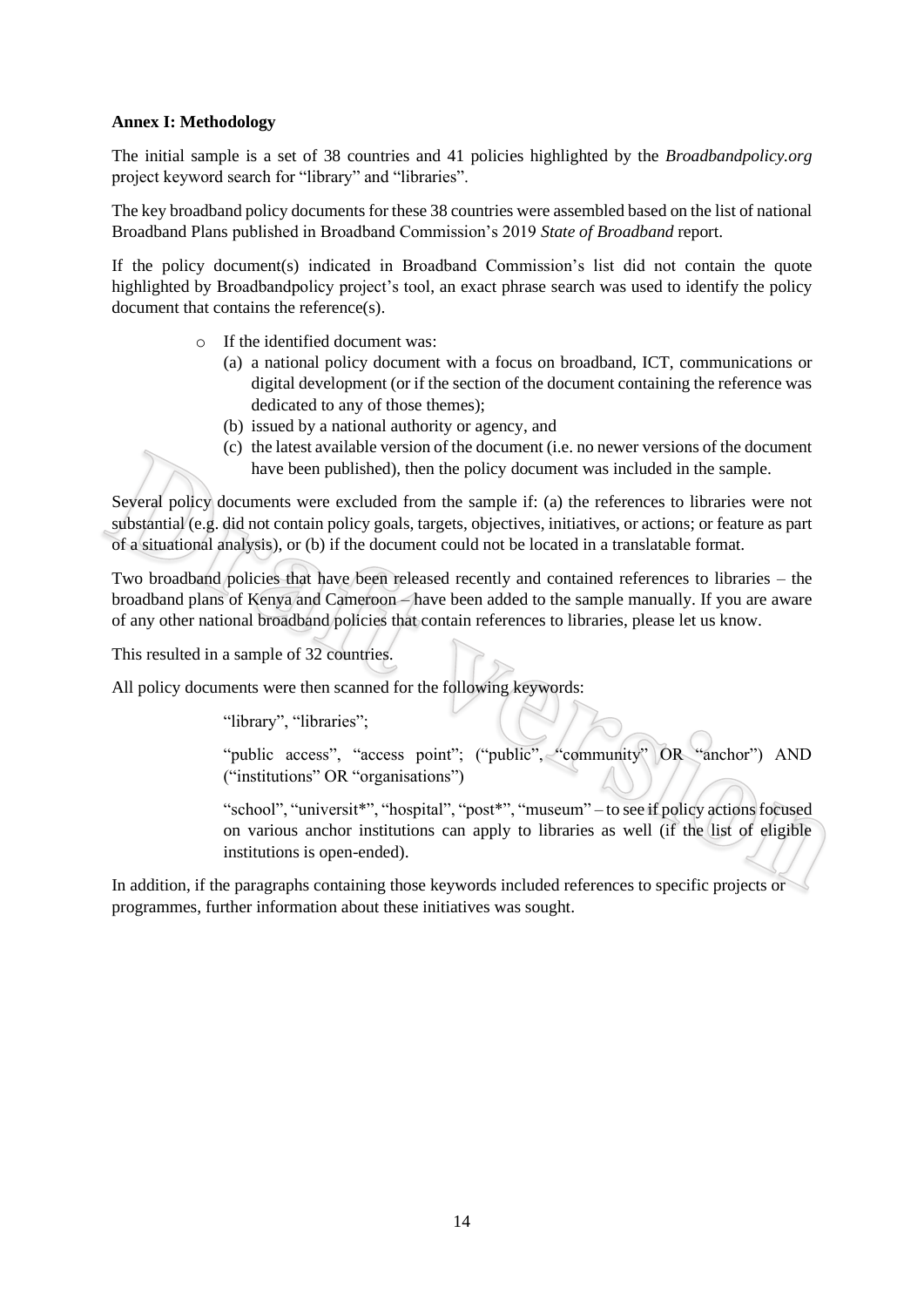# **Annex II: List of Broadband Plans, Policies and Strategies Included in the Analysis**

| Angola          | Livro Blanco das Tecnologias da Informação e Comunicação 2019-2022; "The<br>commitment of Angola in the Communications and IT sector according to the<br>Recommendations of the World Summit on the Information Society."                          |
|-----------------|----------------------------------------------------------------------------------------------------------------------------------------------------------------------------------------------------------------------------------------------------|
| The Bahamas     | Electronic Communications Sector Policy (2014); Policy Statement on Electronic<br>Commerce and the Bahamian Digital Agenda (2003); Framework for the<br>Clarification and Implementation of Existing Universal Service Obligations (USO)<br>(2013) |
| Bangladesh      | National ICT Policy (2009); National Broadband Policy (2009)                                                                                                                                                                                       |
| Belgium         | Digital Belgium - Plan for Ultrafast Internet in Belgium 2015-2020                                                                                                                                                                                 |
| Benin           | eNNOV Benin (Atelier sur la stratégie de éveloppement de l'économie numérique<br>au Bénin Cotonou - Rapport de Synthèse) (2016)                                                                                                                    |
| <b>Botswana</b> | <b>National Broadband Strategy (2018)</b>                                                                                                                                                                                                          |
| Bulgaria        | National Broadband Infrastructure Plan for Next Generation Access; Roadmap for<br>the implementation of the National Infrastructure Plan for Next-Generation Access<br>Plan                                                                        |
| Cambodia        | Cambodian ICT Master Plan 2020 (2014 – Summary by the Korean International<br>Cooperation Agency)                                                                                                                                                  |
| Cameroon        | Strategic Plan for a Digital Cameroon by 2020 (2016)                                                                                                                                                                                               |
| Canada          | Digital Canada 150.2; High-speed Access for All: Canada's Connectivity Strategy<br>(2019); Canada's Innovation and Skills Plan (2017)                                                                                                              |
| Colombia        | Plan Vive Digital 2014-2018                                                                                                                                                                                                                        |
| Czechia         | National Plan for the Development of Next Generation Networks (2016)                                                                                                                                                                               |
| Dominican Rep.  | Agenda Digital 2016-2020 (2015)                                                                                                                                                                                                                    |
| Egypt           | eMisr National Broadband Plan Phase 1 (2011)                                                                                                                                                                                                       |
| Ethiopia        | The National Information and Communication Technology (ICT) Policy and<br>Strategy (2016)                                                                                                                                                          |
| Gambia          | The Gambian ICT4D-2012 Plan (2008)                                                                                                                                                                                                                 |
| Germany         | Digital Agenda 2014 – 2017 (2014)                                                                                                                                                                                                                  |
| Hungary         | National Infocommunication Strategy 2014-2020 (2014)                                                                                                                                                                                               |
| Jamaica         | Vision 2030 Jamaica - Information and Communications Technology (ICT) Sector<br>Plan 2009-2030 (2009); Information and Communications Technology (ICT)<br>Policy (2011)                                                                            |
| Kenya           | National Broadband Strategy 2018-2023                                                                                                                                                                                                              |
| Mali            | Plan Mali Numerique 2020 (2015)                                                                                                                                                                                                                    |
| Mauritius       | National Broadband Policy 2012 - 2020 (2012)                                                                                                                                                                                                       |
| Nigeria         | National Information and Communication Technology (ICT) Policy (2012);<br>Universal Service Provision Fund Strategic Management Plan 2018-2022                                                                                                     |
| Portugal        | Agenda Portugal Digital (2012)                                                                                                                                                                                                                     |
| Qatar           | National Broadband Plan for the State of Qatar                                                                                                                                                                                                     |